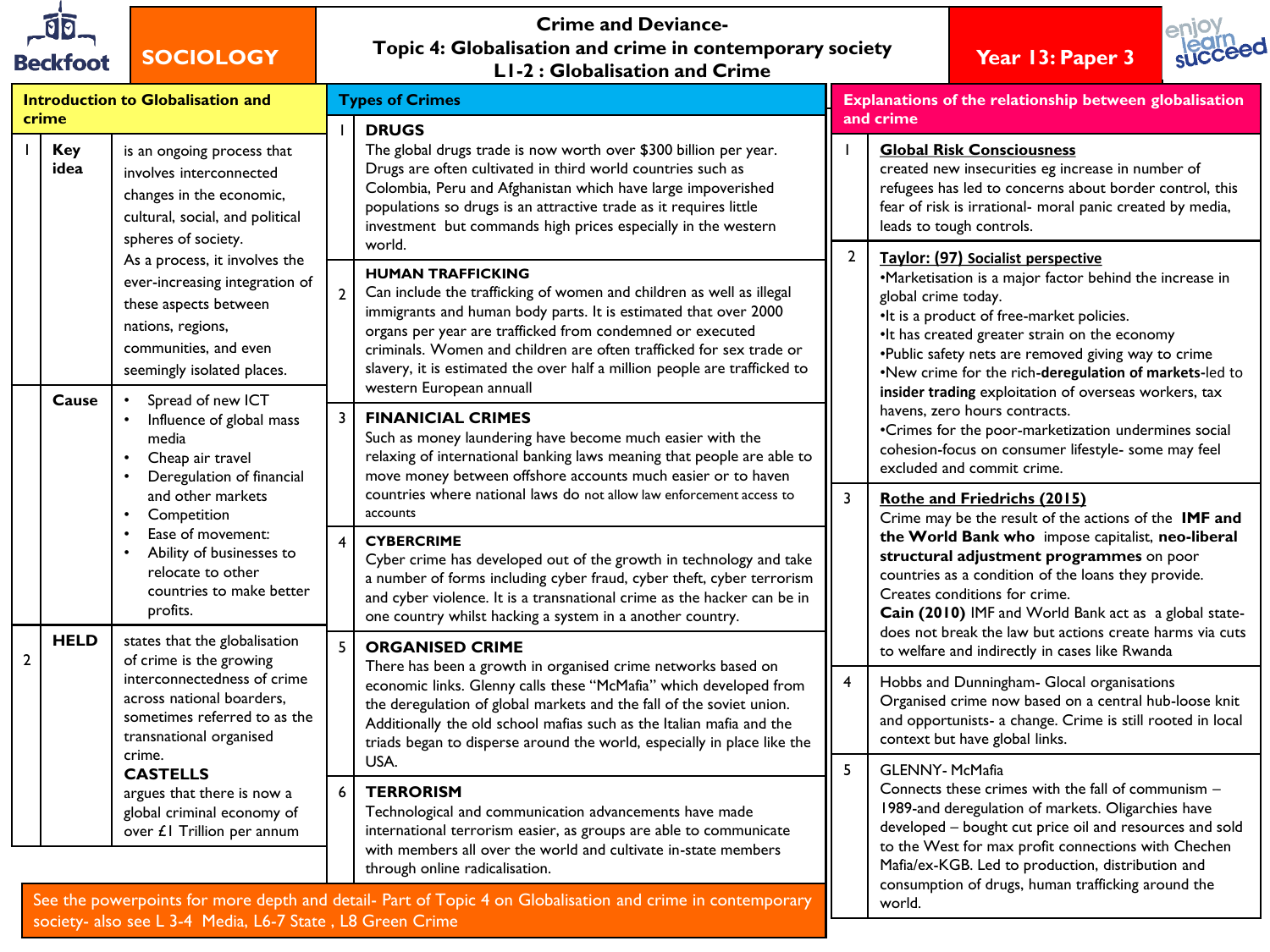| 00.             |
|-----------------|
| <b>Beckfoot</b> |

# **SOCIOLOGY**

#### **Crime and Deviance-Topic 4: Globalisation and crime in contemporary society L3 : Media and Crime (Pt 1) Year 13: Paper 3**





| <b>Media Representations of Crime: Fictional Media</b> |                                |                                                                                                                                                                                                                                 | <b>Media Representations of Crime: Factual Media</b> |                                                                                |                                        | <b>Media Representations of Crime: FACTUAL:</b><br><b>NEWS VALUES</b>                                                                                                                                                                                                                 |                |                |                                                                                        |                                                                                                                                                                                                                                                        |
|--------------------------------------------------------|--------------------------------|---------------------------------------------------------------------------------------------------------------------------------------------------------------------------------------------------------------------------------|------------------------------------------------------|--------------------------------------------------------------------------------|----------------------------------------|---------------------------------------------------------------------------------------------------------------------------------------------------------------------------------------------------------------------------------------------------------------------------------------|----------------|----------------|----------------------------------------------------------------------------------------|--------------------------------------------------------------------------------------------------------------------------------------------------------------------------------------------------------------------------------------------------------|
|                                                        | <b>SURETTE</b>                 | The law of opposites- fictional<br>crime is the opposite of the<br>official statistics                                                                                                                                          |                                                      |                                                                                | Proportion<br>of content               | Media-Newspapers may devote up<br>to 30% of news space to crime<br>stories<br>Reality- amount is distorted-not in<br>line with PRC                                                                                                                                                    |                |                | Key idea                                                                               | Young and Cohen suggest news<br>is not out there to be collected<br>it is "manufactured".<br>News is a social construction-<br>journalists select some items<br>and discard others.<br>News values are the criteria by<br>which a story will be deemed |
|                                                        | <b>Fictional</b><br>murder     | Media-results from greed and<br>calculation<br>Reality-result of brawls or<br>domestic abuse.                                                                                                                                   |                                                      | $\overline{2}$                                                                 | <b>Violent and</b><br>sexual<br>crimes | Media-Ditton and Duffy (83)<br>46% of media reports were about<br>violent or sex crimes- only 3%<br>recorded by the police                                                                                                                                                            |                |                |                                                                                        |                                                                                                                                                                                                                                                        |
|                                                        | <b>Property</b><br>crime       | Media - under-represented<br>Reality- over-represented                                                                                                                                                                          |                                                      |                                                                                |                                        | Marsh (91) found that violent<br>crime was 36x more likely to be<br>reported than property crime.                                                                                                                                                                                     |                |                |                                                                                        | newsworthy.                                                                                                                                                                                                                                            |
|                                                        | <b>Violent</b><br>crime, drugs | Media- over-represented<br>Reality-CSEW 2019-1.4 m                                                                                                                                                                              |                                                      |                                                                                |                                        | Reality-CSEW 2019-1.4 m violent<br>offences, under 3% of adults                                                                                                                                                                                                                       |                |                |                                                                                        |                                                                                                                                                                                                                                                        |
|                                                        | and sex<br>crime               | violent offences, under 3% of<br>adults experienced sex offences<br>compared with 3.6 m theft<br>offences.                                                                                                                      |                                                      |                                                                                | Felson (98)<br><b>Causes</b>           | experienced sex offences<br>compared with 3.6 m theft<br>offences.<br>Age fallacy-victims and criminals<br>portrayed as older<br>Ingenuity fallacy- criminals<br>presented as being clever<br>Dramatic fallacy- focus on<br>extraordinary crimes<br>Reality-young, lacking education, |                | $\overline{2}$ | Immediacy                                                                              | Breaking news focus.                                                                                                                                                                                                                                   |
|                                                        |                                |                                                                                                                                                                                                                                 |                                                      | 3                                                                              |                                        |                                                                                                                                                                                                                                                                                       |                | 3              | <b>Dramatisation</b>                                                                   | action and excitement                                                                                                                                                                                                                                  |
|                                                        | <b>Fictional</b>               | Media-are high status, white                                                                                                                                                                                                    |                                                      |                                                                                |                                        |                                                                                                                                                                                                                                                                                       |                | 4              | Personalisation                                                                        | human interest eg Maddie                                                                                                                                                                                                                               |
|                                                        | villains                       | middle class<br>Reality- low status, ethnic<br>white/ethnic minorities/mixed<br>ethnicity, working class.                                                                                                                       |                                                      |                                                                                |                                        |                                                                                                                                                                                                                                                                                       |                | 5              | <b>Higher Status</b>                                                                   | celebrity or public figures<br>possible involvement in crime<br>eg Harvey Weinstein, Prince<br>Andrew                                                                                                                                                  |
|                                                        | <b>Fictional sex</b><br>crimes | Media -committed by<br>psychopathic strangers.<br>Reality-CSEW- only one<br>seventh of women were<br>sexually assaulted by a<br>stranger- 45% of women<br>assaulted by their partner/ex-<br>partner, 38% by a family<br>member. |                                                      | $\overline{\mathbf{4}}$                                                        |                                        | theft offences/opportunistic crime.<br>Media- series of unrelated events                                                                                                                                                                                                              |                | 6              | <b>Simplification</b>                                                                  | Facts appear to be black and<br>white, no shades of grey.                                                                                                                                                                                              |
|                                                        |                                |                                                                                                                                                                                                                                 |                                                      |                                                                                | Reality- underlying causal factors     |                                                                                                                                                                                                                                                                                       | $\overline{7}$ | <b>Novelty</b> | Something unexpected or a                                                              |                                                                                                                                                                                                                                                        |
|                                                        |                                |                                                                                                                                                                                                                                 |                                                      | 5                                                                              | <b>Victims</b>                         | Media- women, high status, white<br>Reality- men, low status, ethnic<br>minority/mixed ethnicity                                                                                                                                                                                      |                |                |                                                                                        | new type of crime eg moped<br>muggings, acid attacks or<br>Hatton Garden Heist                                                                                                                                                                         |
|                                                        | <b>Fictional</b><br>cops       | Media- usually get their man<br>Reality-Crimes where someone                                                                                                                                                                    |                                                      | 6                                                                              | <b>Police</b>                          | Media- overplays the success rate<br>of the police in tackling crime                                                                                                                                                                                                                  |                | 8              | <b>Violence</b>                                                                        | Especially visible and<br>spectacular acts                                                                                                                                                                                                             |
|                                                        |                                | is charged fell to a new low in<br>2019-7.8%.                                                                                                                                                                                   |                                                      | Reality-Crimes where someone is<br>charged fell to a new low in 2019-<br>7.8%. |                                        |                                                                                                                                                                                                                                                                                       | 9              | <b>Risk</b>    | Victim centred stories about<br>vulnerability and fear<br>Eg Terror attacks/Hate crime |                                                                                                                                                                                                                                                        |

See the powerpoints for more depth and detail- Part of Topic 4 on Globalisation and crime in contemporary society- also see L 1-2 Globalisation, L6-7 State , L8 Green Crime